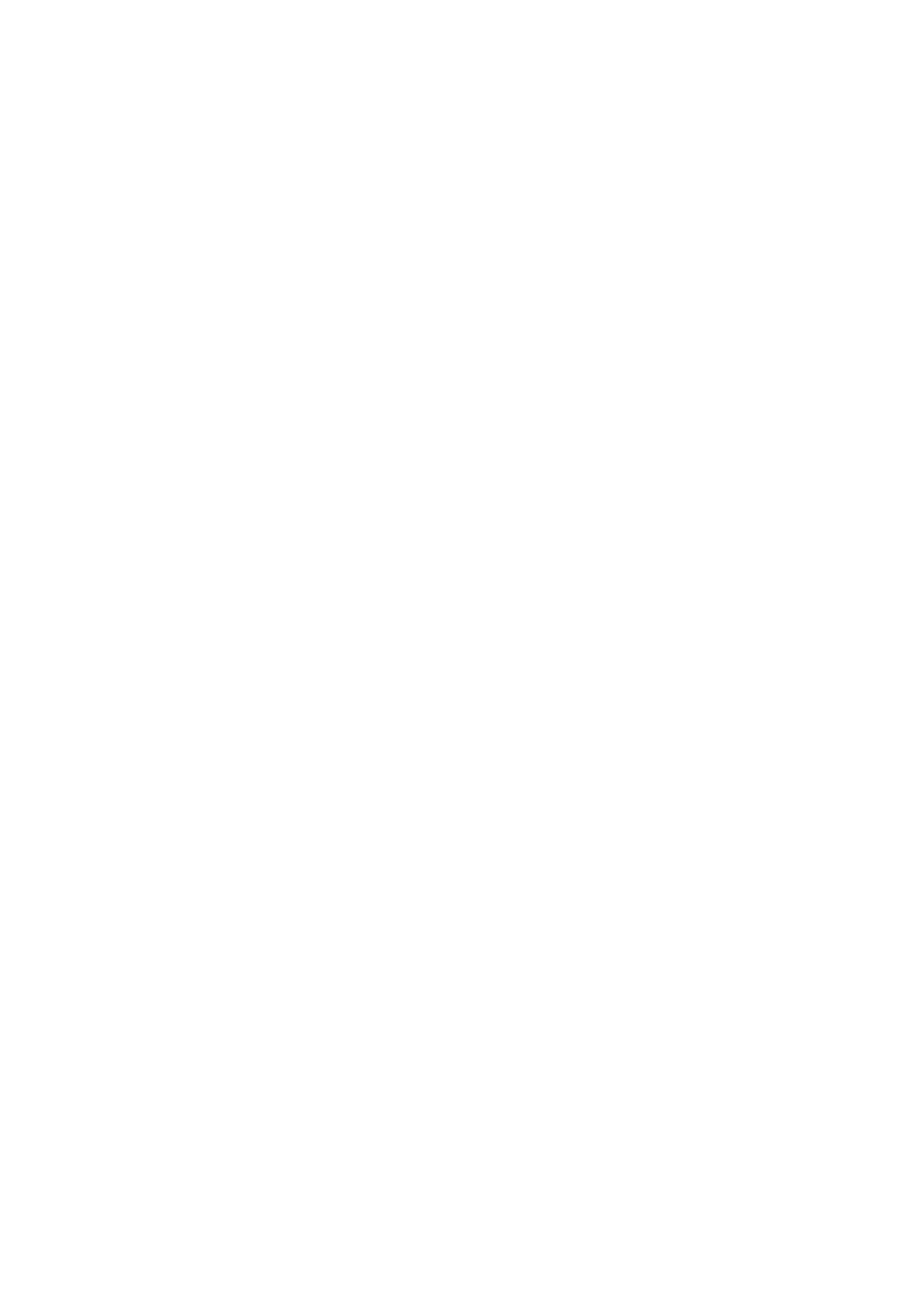*I certify that this public bill, which originated in the Legislative Assembly, has finally passed the Legislative Council and the Legislative Assembly of New South Wales.*

> *Clerk of the Legislative Assembly. Legislative Assembly, Sydney, , 2012*



New South Wales

## **Independent Commission Against Corruption Amendment (Register of Disclosures by Members) Bill 2012**

Act No , 2012

An Act to amend the *Independent Commission Against Corruption Act 1988* with respect to the use of a register of pecuniary interests or other matters disclosed by members of Parliament.

*I have examined this bill and find it to correspond in all respects with the bill as finally passed by both Houses.*

*Assistant Speaker of the Legislative Assembly.*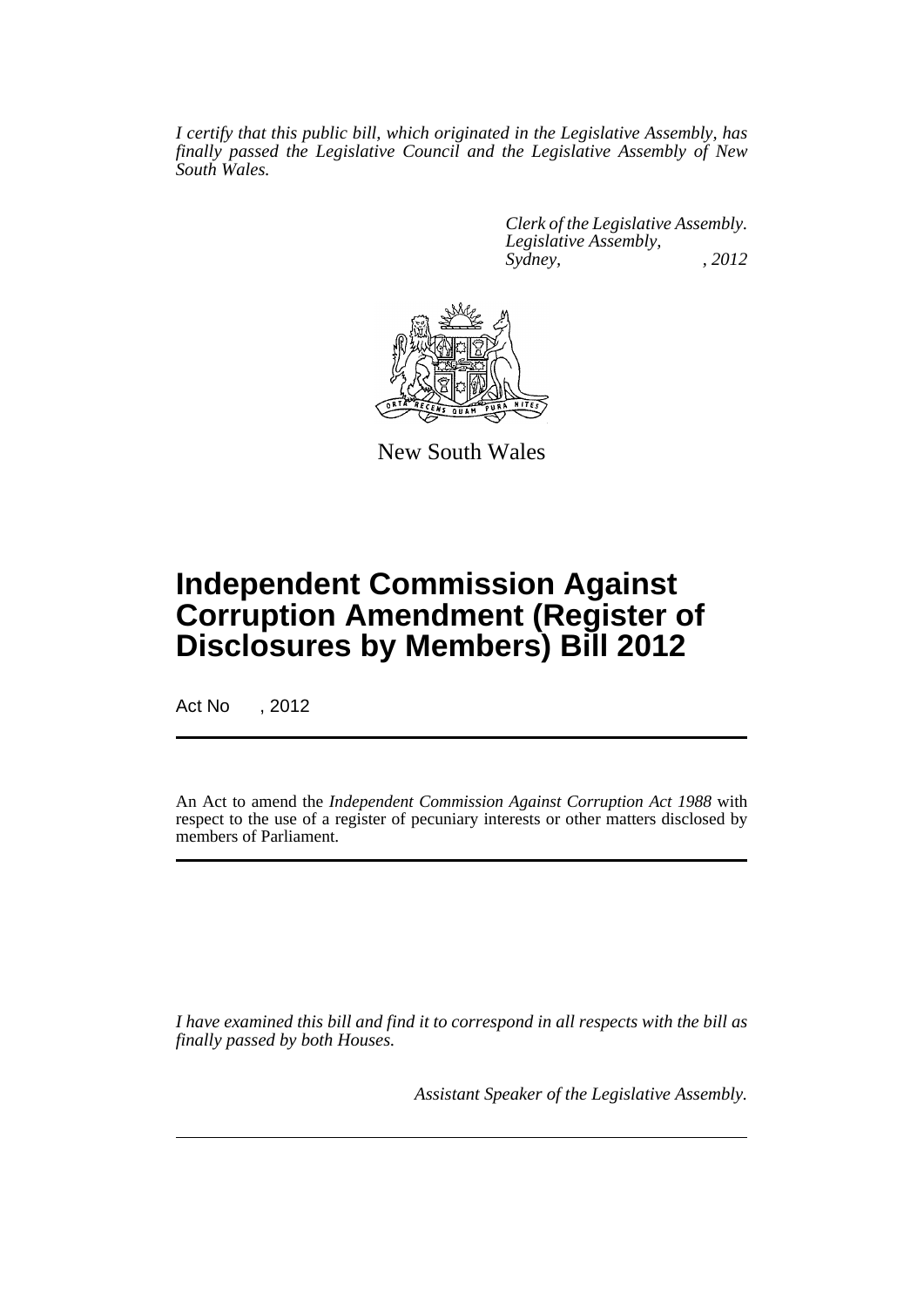Independent Commission Against Corruption Amendment (Register of Clause 1 Disclosures by Members) Bill 2012

#### <span id="page-3-0"></span>**The Legislature of New South Wales enacts:**

#### **1 Name of Act**

This Act is the *Independent Commission Against Corruption Amendment (Register of Disclosures by Members) Act 2012*.

#### <span id="page-3-1"></span>**2 Commencement**

This Act commences on the date of assent to this Act.